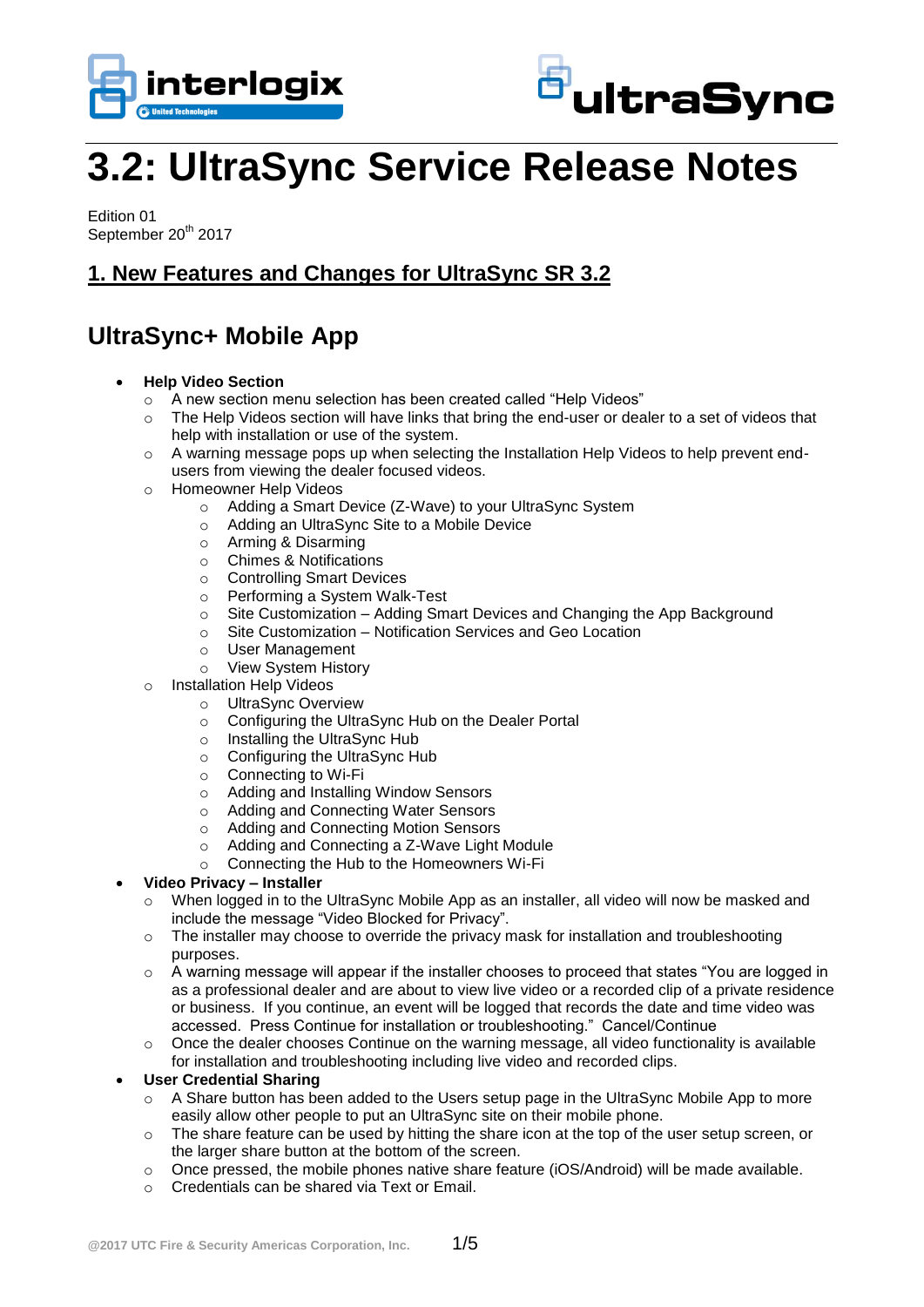



- $\circ$  The information includes a welcome message, a link to download the UltraSync Mobile App for iOS, a link to download the UltraSync Mobile App for Android, and a custom Link that will automatically add the site to the Users UltraSync Mobile App.
- o Example Text: You have been invited to access a site within the UltraSync Smarthome app.

Please click this link to install the iOS app: [https://itunes.apple.com/in/app/ultrasync/id11030](https://itunes.apple.com/in/app/ultrasync/id1103085533?mt=8) [85533?mt=8](https://itunes.apple.com/in/app/ultrasync/id1103085533?mt=8)

Please click this link to install the Android App: [https://play.google.com/store/apps/details?id=com](https://play.google.com/store/apps/details?id=com.uhssystems.ultrasyncplus) [.uhssystems.ultrasyncplus](https://play.google.com/store/apps/details?id=com.uhssystems.ultrasyncplus)

After installing the app, click this link to setup the site: [https://dp.ultra](https://dp.ultra-sync.com/dp/ultrasyncplus/site?s=jlkaweuirascknlxvalksdnvweoienkjasdfkjlq4578)[sync.com/dp/ultrasyncplus/site?s=jlkaweuirascknlx](https://dp.ultra-sync.com/dp/ultrasyncplus/site?s=jlkaweuirascknlxvalksdnvweoienkjasdfkjlq4578) [valksdnvweoienkjasdfkjlq4578](https://dp.ultra-sync.com/dp/ultrasyncplus/site?s=jlkaweuirascknlxvalksdnvweoienkjasdfkjlq4578)

#### **Camera Settings in UltraSync Mobile App**

- o More camera settings are now available in the UltraSync Mobile App.
- o Camera Settings can be access through the Camera Tab in the UltraSync Mobile app by selecting the Gear Icon.
- o Generation 1 and Generation 2 UltraSync Cameras supported.
- o Features Include
	- o Enable Audio
	- o Night Mode
	- o Pre-Clip Recording Timing
	- o Post-Clip Recording Timing
	- o HD Resolution
	- o HD Frames Per Second
	- o Enable HD Recorded Clips

#### **BETA Testing Mode**

- o A new way for dealers and End-Users to test BETA features has been added to the UltraSync Mobile App.
- $\circ$  In the Global Settings Menu, a toggle is now available to turn on BETA features.
- o Once enabled, a popup with the available BETA features is shown.
- o BETA is disabled by default.
- BETA Feature Video 2-Way Audio
	- o To enable 2-Way video audio, the mobile app user must fire enable BETA Testing mode found in Global Settings.
	- $\circ$  When viewing live video, a new microphone icon will appear that allows users to enable 2way video audio.(like an intercom)
	- o The user enables 2-Way audio by pressing the microphone button once.
	- $\circ$  The user disables 2-Way audio by pressing the microphone a second time.
	- o Generation 1 and Generation 2 Cameras supported.
	- $\circ$  Camera must have a microphone and an active speaker for 2-Way Audio to work.
	- $\circ$  If the mobile app detects that camera does not have a microphone or active speaker, a popup message will appear that states 2-Way Audio is not available.
	- $\circ$  The first time a user enables 2-Way audio, the phone will ask for permission to allow the app to use the microphone. The user must agree to this for 2-Way audio to work.
- BETA Feature Hub Setup Wizard
	- To enable the Hub Setup Wizard, the mobile app user must fire enable BETA Testing mode found in Global Settings.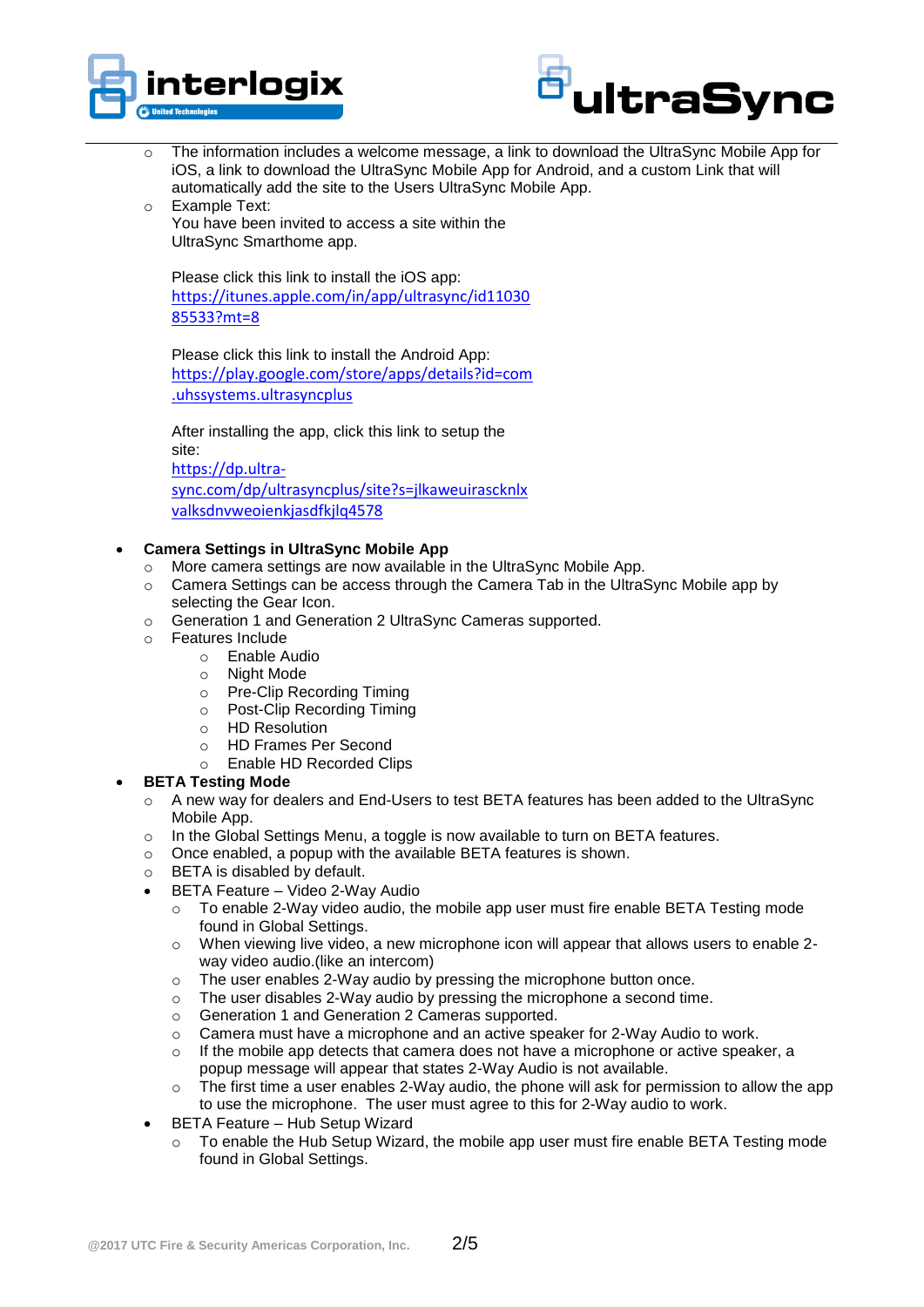



- o The hub setup wizard is intended to help the installer do initial setup of the UltraSync Self-Contained Hub.
- o The wizard will walk the installer through the following steps.
	- Power Hub
		- Provision Hub on Portal
		- Update Hub Firmware
		- Connect to the Hub via Discovery Mode
		- Get the hub on to the local network and/or cellular
		- Set a Web Access Passcode
		- Change the installer PIN
		- **Test End-to End Connectivity of Hub to Cloud**
		- Change basic hub settings
			- WiFi Network
			- WiFi Password
			- Web Access Code
			- Dealer Username
			- Dealer Password
			- Control Name
			- Voice Language
			- Area 1 Name
			- Entry Time
			- Exit Time
			- Force Arm with Bypass
			- Quick Arm Away (No PIN)
			- Quick Disarm Stay Mode
			- Manual Panic
			- Manual Fire
			- Manual Police
			- Area 1 Name
			- Area 1 Entry-Time
			- Area 1 Exit Time
			- And More…
- Optimized Z-Wave Status
	- Status updates on Z-Wave Locks page has been updated to more quickly pull status.
- Enhanced Reporting Support
	- The UltraSync Mobile App now includes more support for Enhanced Portal Reporting Features.
		- $\circ$  A message has been added to tabs that don't have any devices programmed yet to encourage customers to call their dealer and add that device type.
		- $\circ$  Message states "Contact your security and home automation dealer to add XXXXX"
- Cameras Tab Icons
	- o Icons on the cameras tab have been resized to allow all buttons to appear on a single row.

## **UltraSync Self-Contained Hub**

- **Camera Events – Automation Capable**
	- o The UltraSync Hub now supports Native Camera Events such as motion detection, Crossline Detection and PIR Detection to trigger an UltraSync Automation (Scene).
	- o When cameras are rescanned into the hub, this feature is automatically enabled. (Note: cameras are rescanned every 24 hours).
	- o The camera must be setup to detect motion using the TruVision Browser.
	- $\circ$  \*\*\*When setting up detection in the camera, the installer must enable "Send Notification to Alarm Recipient" found in the Alarm Linkage screen of the TruVision Browser.\*\*\*
	- o UltraSync Generation 1 and Generation 2 Cameras supported.
	- o Once setup, the installer or User simply sets up an UltraSync Automation by selecting the NEW "Camera Motion Detection" now available as a Scene Trigger Type.
	- o One or many cameras can be selected to trigger a single scene.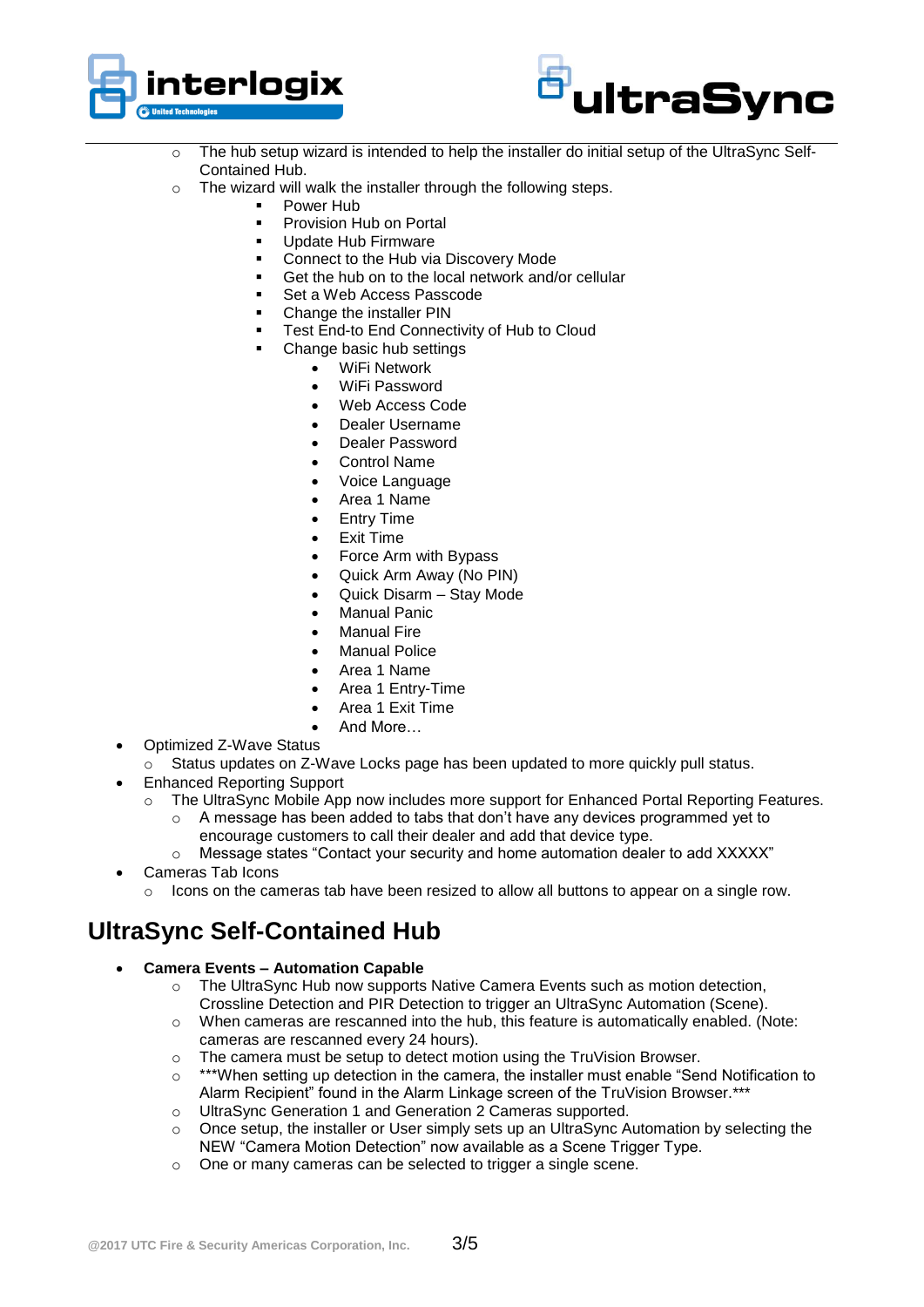



- Note: If multiple cameras trigger a single scene, it is not recorded which camera triggered the event.
- $\circ$  All Scene Results are available to be triggered by the new Camera Motion Detection including recording video clips, changing Z-Wave clips, changing arming status, etc…
- **Mobile App Hub Setup Wizard Support**
	- $\circ$  This version of firmware is required for the Hub Setup Wizard on the UltraSync Mobile App to work.
- **Scene Results – Lights 0-100% Capable.**
	- o Z-wave lighting in automations can now be programmed between 0% 100% in increments of 1%.

# **UltraSync 7" Secondary Touchscreen**

**Language Updates**

### **UltraSync Web Portal**

- **Content Library (Newly added)**
	- o A 'Content Library' option has now been added to the menu.
	- o This section will provide you with a wealth of additional UltraSync related content (search/ view and download manuals, FAQ documents, videos, and more…)
- **Enhanced Reporting Capabilities (Newly added)**
	- o A 'Reports' option has now been added to the menu.
	- o The *'System Stat Report'* provides details of the site and includes information about the number of sensors, stats, Z-Wave devices, number of cameras, whether the Amazon Echo feature has been enabled, etc….)
	- o The *'App Usage Report'* provides information relating to individual system users and their behaviors interacting with the system via their App. See each app instance, the app version, Operating System, how frequently each user accesses the system, their cameras, when the last login was, etc.
	- $\circ$  Click on the '+' sign to create a new report after selecting 'Reports' from the menu
- **Dashboard Update**
	- o The Summary statistics have been updated and improved upon.
- **Batch Firmware Improvement**
	- When performing a batch update, now only Americas-based products and firmware versions will be displayed so that you will see the version of firmware needed on the first page.
- **Extended the number of Excel lines that display during 'Export'**
- **The HW version column now displays the actual product name (IE: Self-contained Hub) as opposed to the HW version number**
- **API enhancements**
- **'Become a Dealer' feature added to the login page**
	- o Dealers that do not have access to the UltraSync Web Portal can now fill out a form and contact Interlogix to start the process of becoming an UltraSync dealer.
- **General web portal stability, performance, and enhancements**

### **DLX900 Downloader Software (v. 5.9.9)**

- Updated defaults.
- Added "Enable External Contact" to Interlogix 'transmitters' window.
- Corrected transmitter types when using 80 bit transmitters.
- Corrected event log clock display for midnight.
- Updated features to match panels/systems/hubs.
- Corrected error when reading NX-595E pages.
- Corrected display of module type in status bar when reading or writing module data.